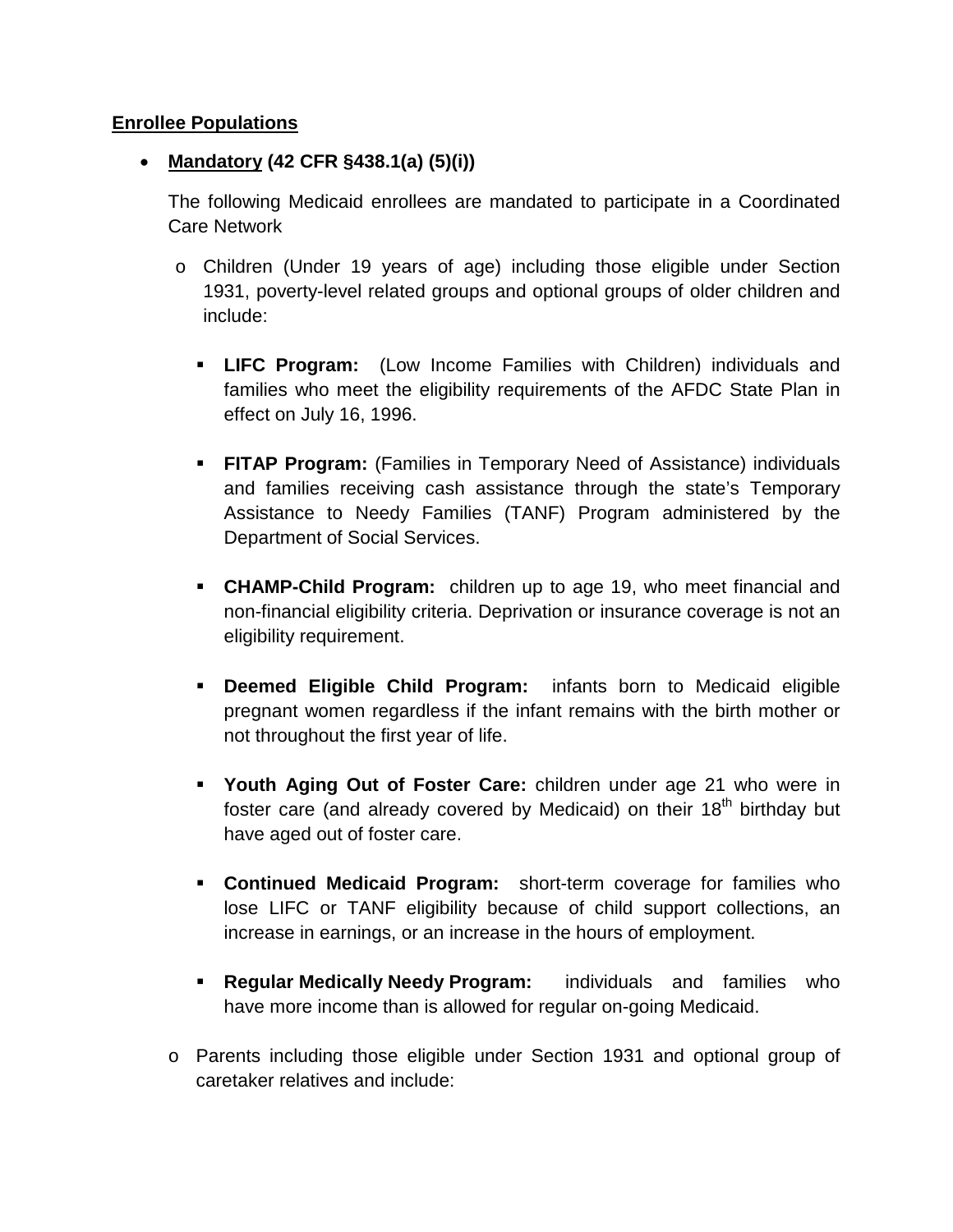- **LIFC Program:** (Low Income Families with Children) individuals and families who meet the eligibility requirements of the AFDC State Plan in effect on July 16, 1996.
- **FITAP Program:** (Families in Temporary Need of Assistance) individuals and families receiving cash assistance through the state's Temporary Assistance to Needy Families (TANF) Program administered by the Department of Social Services.
- **Continued Medicaid Program:** short-term coverage for families who lose LIFC or FITAP eligibility because of child support collections, an increase in earnings, or an increase in the hours of employment.
- **Regular Medically Needy Program:** individuals and families who have more income than is allowed for regular on-going Medicaid.
- o Aged, Blind & Disabled Adults age 18 or older who do not meet any of the conditions for Exclusion and include:
	- **Supplemental Security Income (SSI) Program:** individuals 18 and over who receive cash payments under Title XVI (Supplemental Security Income) administered by the Social Security Administration.
	- **Extended Medicaid Programs:** certain individuals who lose SSI eligibility because of a Social Security cost of living adjustment (COLA) or in some cases entitlement to or an increase in Retirement, Survivors, Disability Insurance (RSDI) benefits, i.e., Social Security benefits. SSI income standards are used in combination with budgeting rules which allow the exclusion of cost of living adjustments and/or certain benefits. Extended Medicaid consists of the following programs:
	- **Disabled Adult Children:** individuals over 18 who become blind or disabled before age 22 and lost SSI eligibility on or before July 1, 1987, as a result of entitlement to or increase in RSDI Child Insurance Benefits.
	- **Disabled Widows/Widowers:** disabled widows/widowers who would be eligible for SSI had there been no elimination of the reduction factor and no subsequent COLAs.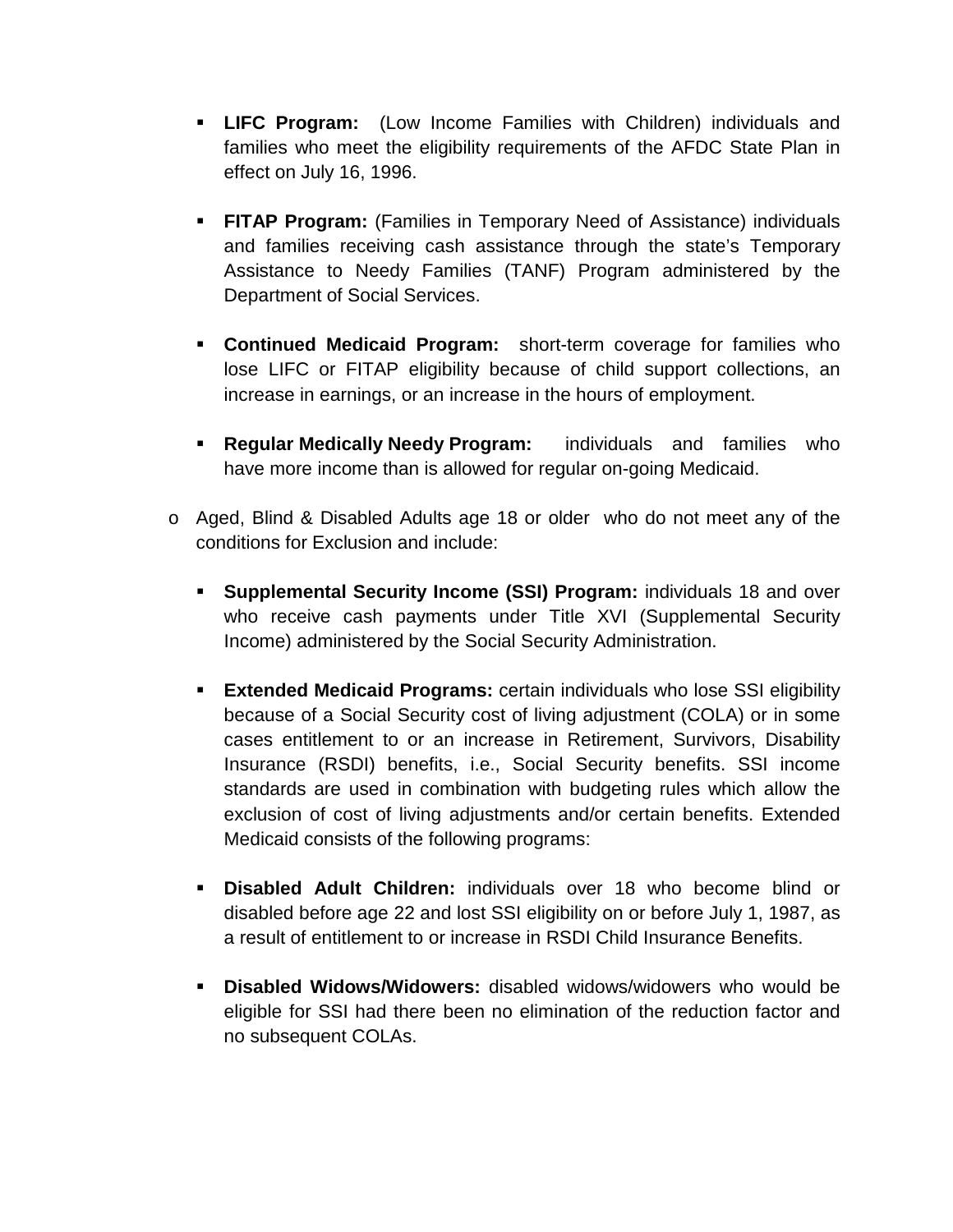- **Early Widows/Widowers:** individuals who lose SSI eligibility because of receipt of RSDI early widow/widowers benefits.
- **Pickle:** aged, blind, and disabled persons who become ineligible for SSI or MSS as the result of cost of living increase in RSDI or receipt and/or increase of other income.
	- **Group One:** consists of individuals who concurrently received and were eligible to receive both SSI and RSDI in at least one month since April 1, 1977, and lost SSI as the direct result of an RSDI COLA.
	- **Group Two:** consists of individuals who were concurrently eligible for and received both SSI and RSDI in at least one month since April 1, 1977, and lost SSI due to receipt and/or increase of income other than an RSDI COLA, and would again be eligible for SSI except for COLAs received since the loss of SSI.
- **Disabled Widows/Widowers and Disabled Surviving Divorced Spouses Unable To Perform Any Substantial Gainful Activity:** widow/widowers who are not entitled to Part A Medicare who become ineligible for SSI due to receipt of SSA Disabled Widow/widowers Benefits so long as they were receiving SSI for the month prior to the month they began receiving RSDI, and they would continue to be eligible for SSI if the amount of the RSDI benefit were not counted as income.
- **Blood Product Litigation Program:** individuals who lose SSI eligibility because of settlement payments under the Susan Walker v. Bayer Corporation settlement and the Ricky Ray Hemophilia Relief Fund Act of 1998.
- **Medicaid Purchase Plan Program:** working individuals between ages 16 and 65 who have a disability that meets Social Security standards.
- **Disability Medicaid Program:** disabled and aged (65 or older) individuals who meet all eligibility requirements of the SSI program without first having a SSI determination made by the Social Security Administration.
- o CHIP (Title XXI) Children enrolled in Medicaid-expansion CHIP Program (LaCHIP Phase I, II, & III) and include: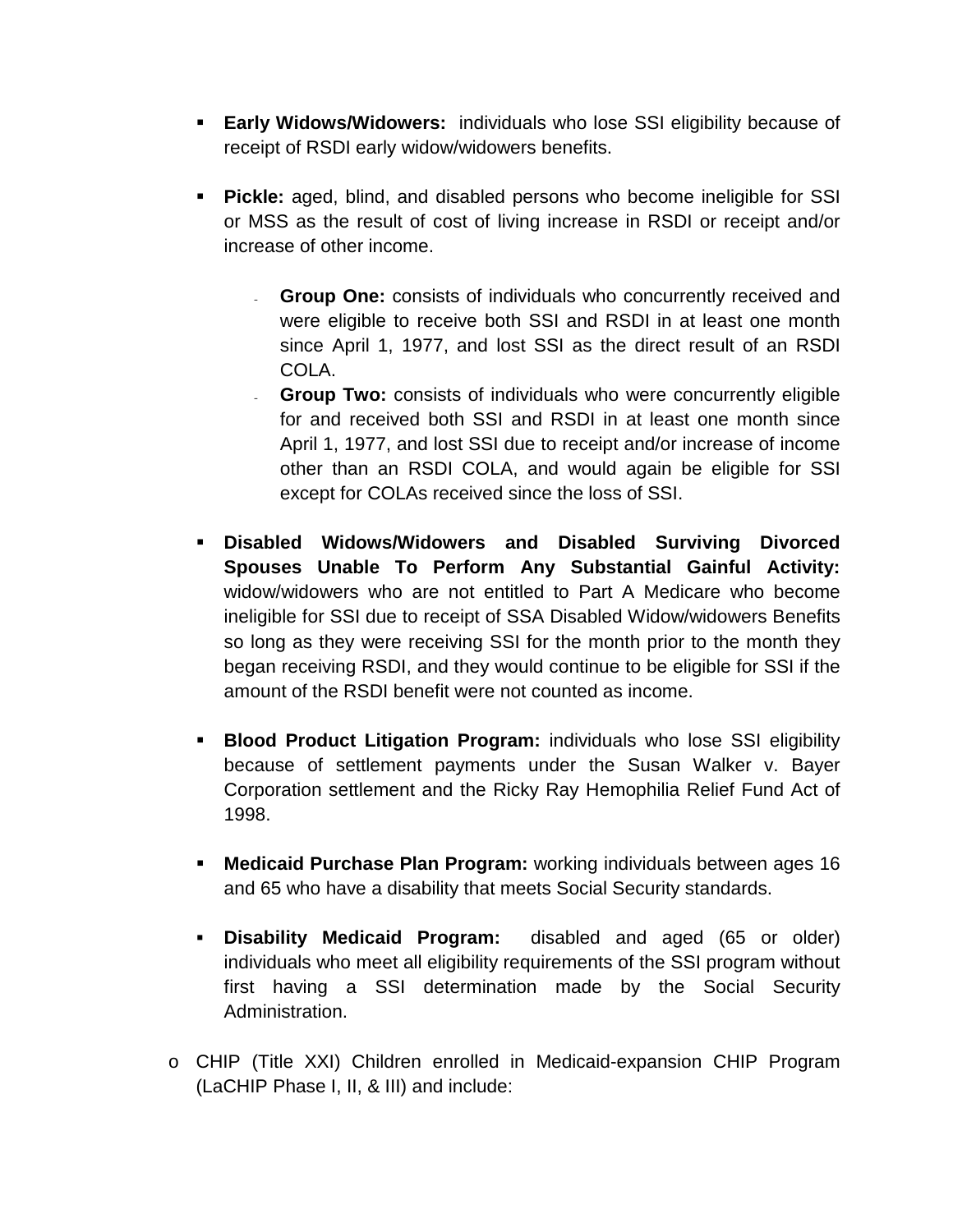- **LaCHIP Program: uninsured** low-income children under age 19 who do not otherwise qualify for Medicaid.
- o Pregnant Women: Individuals whose basis of eligibility is pregnancy, who are eligible for pregnancy related services, and whose eligibility extends 60 days after the end of the pregnancy and include:
	- **LaMOMS (CHAMP-Pregnant Women) Program:** pregnant women for coverage for prenatal care, delivery and 60 day postpartum care.
	- **LaCHIP Phase IV Program:** prenatal care services, from conception to birth, for non-citizen uninsured mothers.
- Women under age 65 with breast and/or cervical cancer and includes:
	- **Breast and Cervical Cancer (BCC) Program: uninsured** women under age 65 who are not otherwise eligible for Medicaid and are identified through the Centers for Disease Control (CDC) National Breast and Cervical Cancer Early Detection Program as being in need of treatment for breast and/or cervical cancer, including pre-cancerous conditions and early stage cancer.

## • **Voluntary 42 CFR §(438.6(d) (2)**

Participation in a CCN is voluntary for the following populations.

By default, they will be enrolled in the CCN program but may request disenrollment at any time, effective the first day of the following month:

- o Children under age 18 receiving Supplemental Security Income or who receive services through Children's Special Health Services Clinics;
- o Individuals who are Native Americans/Alaskan Natives who are members of a federally recognized tribe; and
- o Individuals in foster care, receiving adoption assistance or are otherwise in an out-of-home placement.
	- **Family Opportunity Act Medicaid Buy-In Program:** children with disabilities born on or after October 1, 1995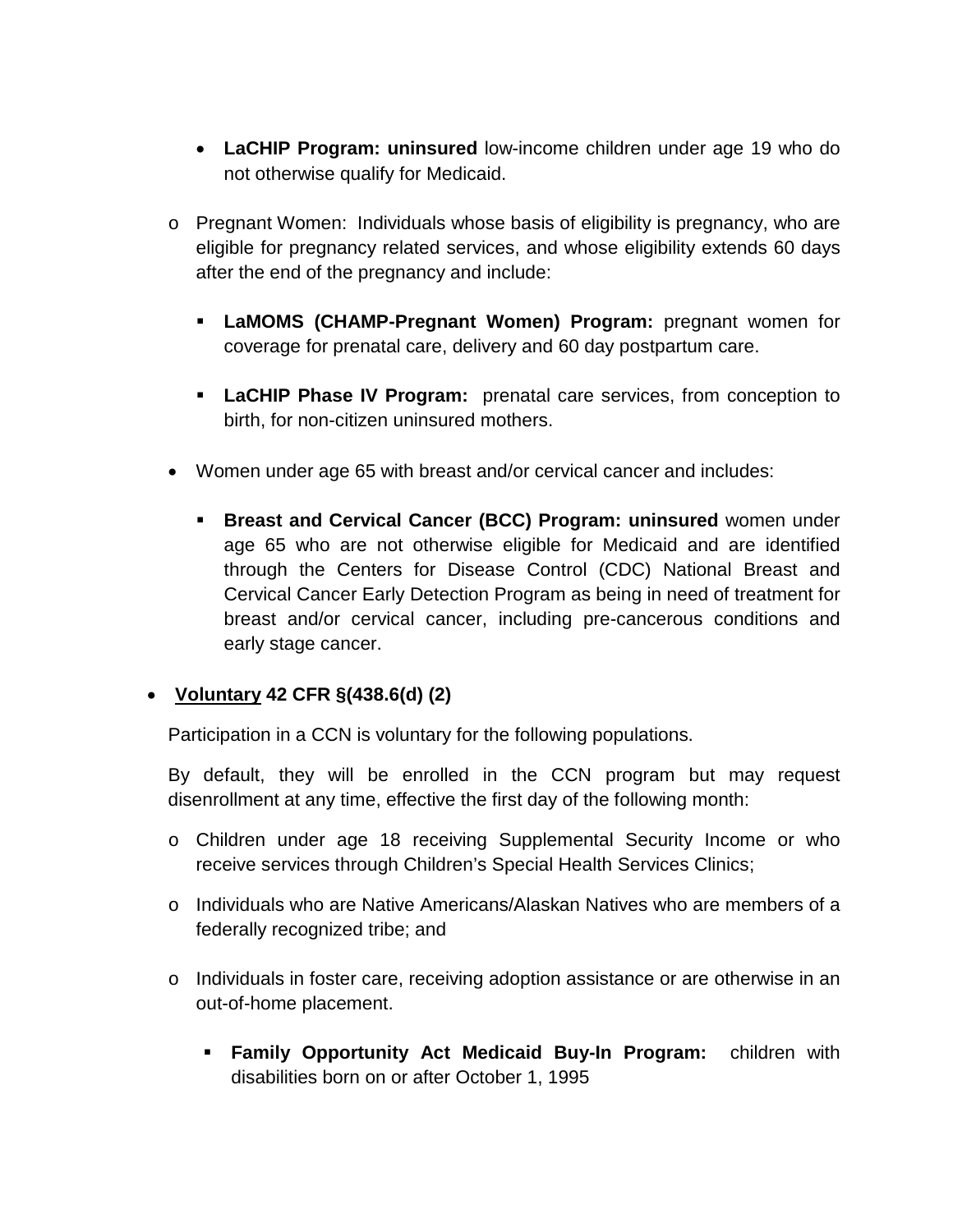## • **Excluded Populations:**

The following individuals enrolled in Medicaid are excluded from mandated participation and cannot voluntarily enroll in the Coordinated System of Care Program:

- o Individuals with other health insurance that includes a primary care component, including Medicare and include:
	- **Qualified Medicare Beneficiary (QMB) Program:** Pays the Medicare premiums, the Medicare deductibles and Medicare co-insurance for Medicare covered services for Medicare recipients under 100% of the Federal Poverty Income guidelines.
	- **Qualified Disabled Working Individual Program:** Provides payment of Medicare Part A premium for certain non-aged individuals who lost Social Security disability benefits and premium free part A Medicare coverage because of Substantial Gainful Activity.
	- **Specified Low Income Medicare Beneficiary (SLMB) Program:** Pays the Part B Medicare premium only for Medicare recipients between 100% and 120% of the Federal Poverty Income Guidelines.
	- **Qualified Individual 1 (QI1) Program:** Pays the Part B Medicare premium only for Medicare recipients between 120% and 135% of the Federal Poverty Income Guidelines.
	- **Tuberculosis Infected Individual Program:** tuberculosis-related services for persons who have been diagnosed as, or are suspected of, being infected with tuberculosis.

**NOTE:** Individuals from the listed programs in the required groups could also fall into this group.

- o Individuals Residing in Nursing Facilities (NF) or Intermediate Care Facilities for the Developmentally Disabled (ICF/DD);
- o Individuals receiving services through any Home and Community Based Waiver and include: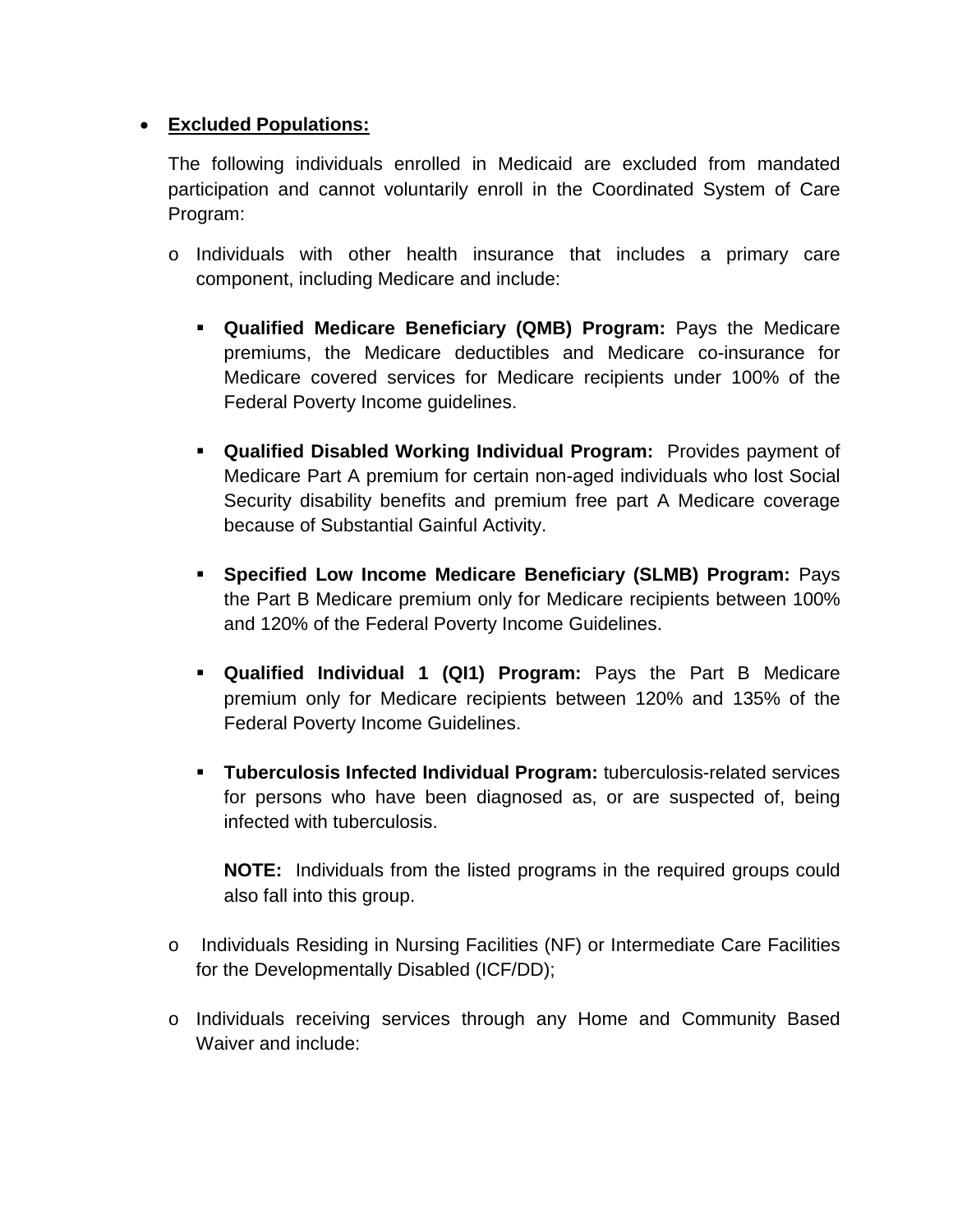- **Adult Day Health Care (ADHC):** direct care in a licensed adult day health care facility for those individuals who would otherwise require nursing facility services.
- **New Opportunities Waiver (NOW):** individuals who would otherwise require ICF/MR services.
- **Elderly and Disabled Adult (EDA):** services to persons aged 65 and older or disabled adults who would otherwise require nursing facility services.
- **Children=s Choice (CC):** supplemental support services to disabled children under age 18 on the NOW waiver registry.
- **Residential Options Waiver (ROW):** individuals living in the community who would otherwise require ICF/DD services.
- **Supports Waiver**
- **And There is Another Newer One—Adult Residential ???**
- o Individuals under the age of 21 who are listed on the New Opportunities Waiver (NOW) Registry, also known as *Chisholm* Class Members;
- o Individuals in a Managed Care Program, including PACE and include:
	- **Program of All-Inclusive Care for the Elderly (PACE):** a communitybased alternative to placement in a nursing facility and includes a complete "managed care" type benefit that combines medical, social and long-term care services.
- o Individuals with a limited eligibility period (such as Spend-Down Medically Needy);
	- **Spend-down Medically Needy Program:** An individual or family who has income in excess of the prescribed income standard can reduce excess income by incurring medical and/or remedial care expenses to establish a temporary period of Medicaid coverage (up to three months).